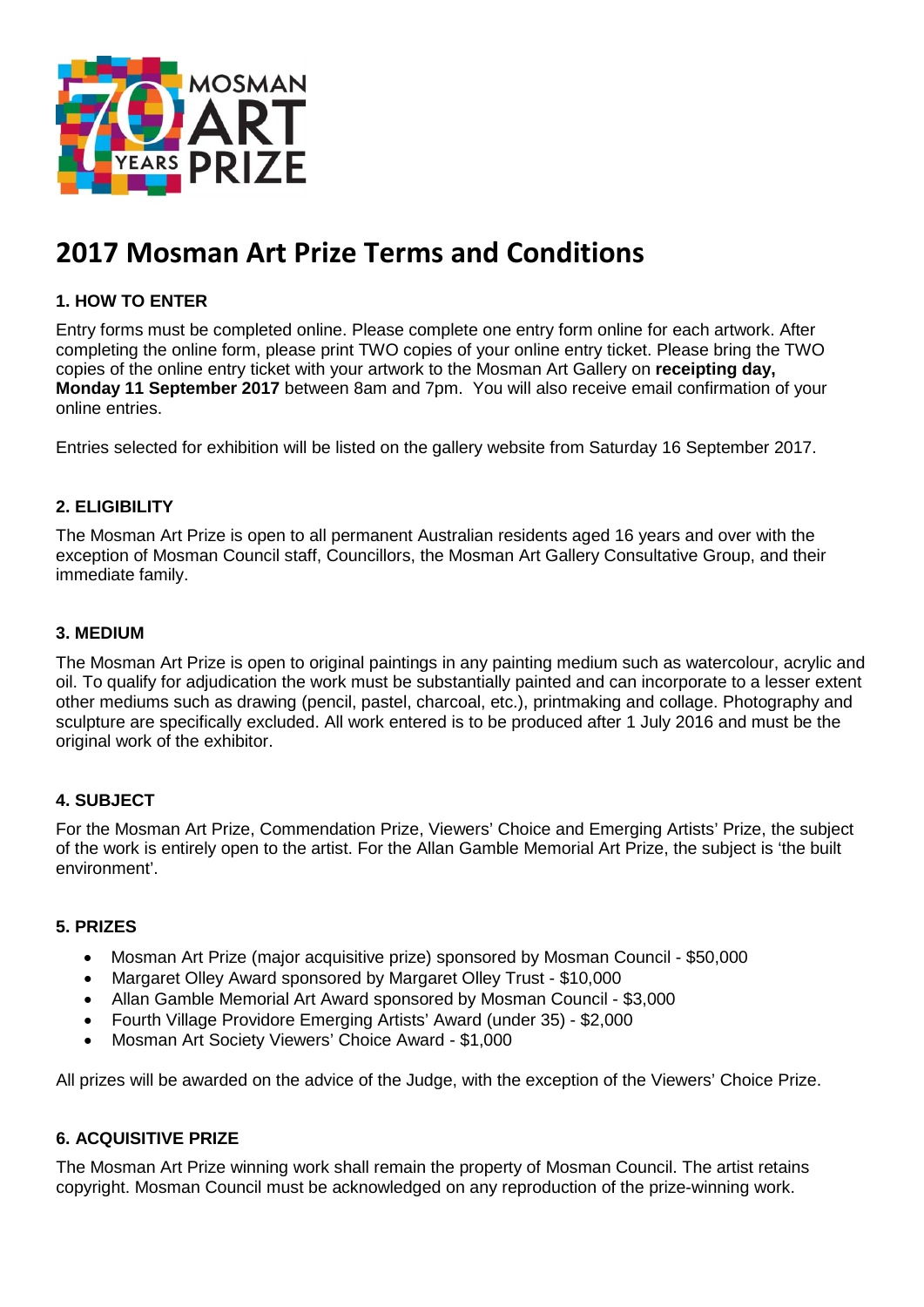# **7. EXHIBITION SELECTION**

The Judge will also select works of merit to be hung in the Mosman Art Prize exhibition, held at the Mosman Art Gallery, 1 Art Gallery Way, Mosman. All works selected for hanging must remain on show for the duration of the exhibition. The Judge's decision shall be final and no subsequent discussion will be entered into.

## **8. EXHIBITION HOURS**

The 2017 Mosman Art Prize exhibition will be held in the Mosman Art Gallery, from Saturday 23 September to Sunday 29 October 2017 inclusive. Admission is free. Open 7 Days: 10am–5pm.

#### **9. SALE OF ARTWORKS**

All works exhibited in the Mosman Art Prize may be for sale unless marked Not For Sale (NFS). A commission of 33.3% will be deducted from the selling price of any work sold by the Gallery. Should GST apply to the sale of your artwork, please ensure it is included in the total selling price. Artists affiliated with a specific commercial gallery should contact their Gallery Director regarding 'split commission' arrangements. Split commission is 40%.(20/20) The name of the Gallery must be included on the entry form if commission is to be split.

## **10. ENTRY DETAILS AND FEE**

The entry fee is \$50 (inc. GST) per art work (Non-Refundable). A maximum of 2 works per artist (one online entry form per artwork). Entry forms must be completed by the artist. All details supplied by the artist are final including name of artwork, artists' name and price of artwork.

#### **11. PREPARATION OF ARTWORK**

Works must be presented ready for exhibition: ie. mounted and framed (if necessary) with 'D-ring' hanging devices attached. The artist's name, address and phone number, title of work, price or Not For Sale (NFS) must be clearly marked on the back of each work, and on the Entry Form.

#### **NO WET PAINTINGS WILL BE ACCEPTED.**

#### **12. SIZE OF ARTWORK**

The maximum size of works entered in the Prize is an area of  $2m^2$  (i.e. length  $\times$  width is no more than  $2m^2$ , including frame) e.g.1.50m  $\times$  1.33m = 2.0m<sup>2</sup>, 2.00m  $\times$  1.00m = 2.0m<sup>2</sup>

# **13. RECEIPT AND DELIVERY OF ENTRIES**

Receipt of entries is Monday 11 September 2017 from 8am until 7pm. Entries must be delivered at the expense of the artist to Mosman Art Gallery & Community Centre, 1 Art Gallery Way (Cnr with Myahgah Rd), Mosman. If artworks are delivered by Courier – the name of the Courier company must be noted on the entry form.

ALL ENTRY FORMS MUST ACCOMPANY THE ARTWORK. PLEASE DO NOT SEND FORMS OR PAYMENT SEPARATELY.

# **14. COLLECTION OF ENTRIES NOT SELECTED FOR EXHIBITION**

Successful entrants will be listed on the website [www.mosmanartgallery.org.au](http://www.mosmanartgallery.org.au/) from Saturday 16 September. Works not selected must be collected from the Mosman Art Gallery between Tuesday 19 September and Wednesday 20 September between the hours of 10am - 6pm and Thursday 21 September, between the hours of 10am - 7pm. Works not collected by 30 September 2017 will be disposed of.